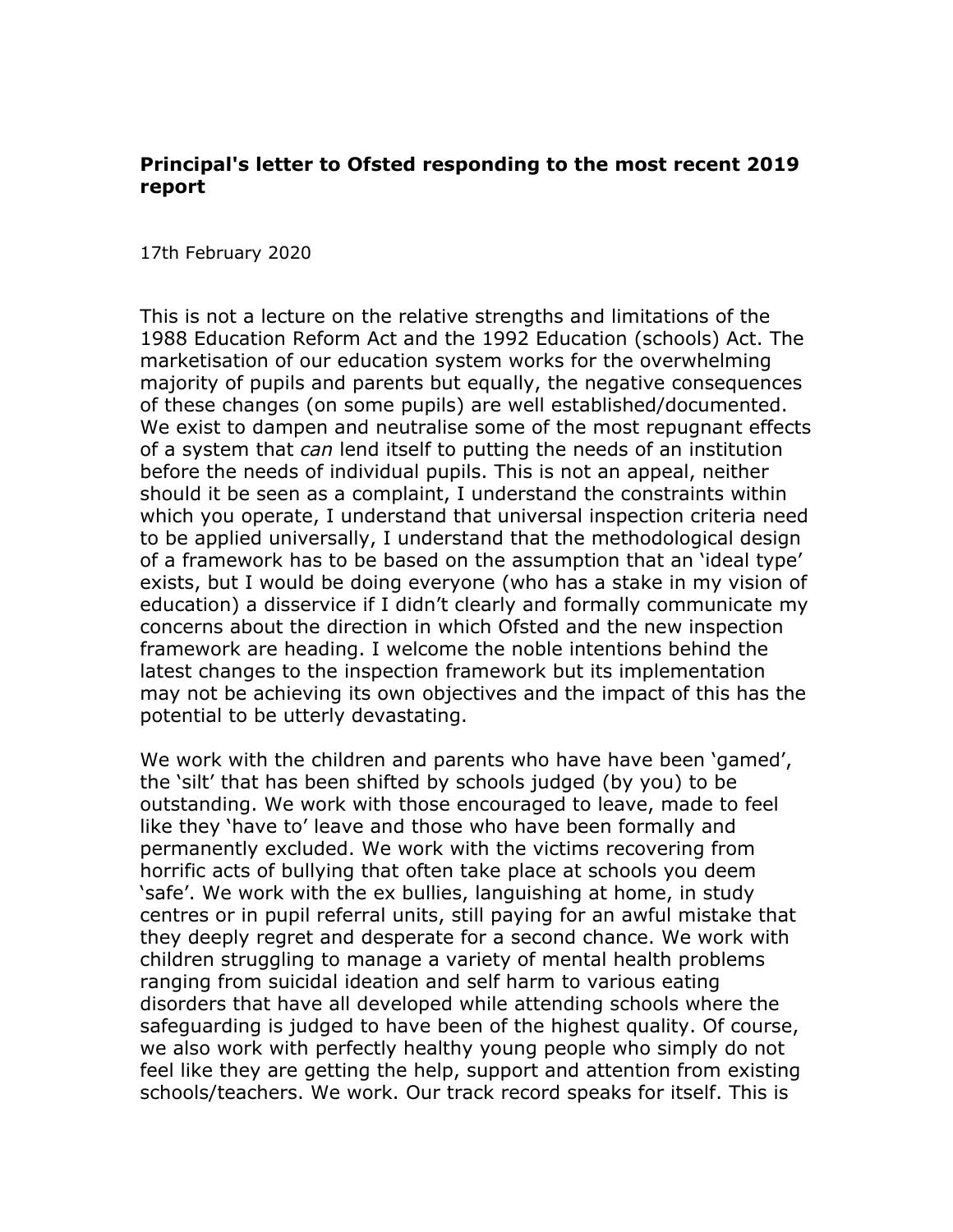why parents, pupils, LEA's and health professionals far and wide contact me every year. When other schools give up, we step in. When parents and pupils feel that an industrial education system, educating in 'batches', takes no account of their child's individuality, needs and interests, we step in. We are not specialist providers, we are not reinventing the wheel. We simply offer small class sizes, inspiring subject specialists (who are able to motivate and stimulate) and above all a collegiate environment underpinned by warmth, support, trust and mutual respect. And it works. This is recognised by all who pass through our doors. All but you.

To be clear, I am only able to offer children, parents and partners what they need because of my relative indifference to the college's performance statistics, position on league tables and indeed Ofsted reports. This is not to say that I am indifferent to the attainment, safety, happiness, progress and performance of my pupils, quite the opposite, nothing else matters.

Allow me to illustrate and qualify the difference between these two things. This morning, I met a pupil currently attending an 'outstanding' school. As I listened attentively to her story, I found myself scribbling, as I often do, 'TWS' on the back of her interview form, which, stands for 'Typical Wentworth Student'. Her attendance this year averages out at 20%. She is suffering from anxiety and depression and has not been able to attend as much as she would like. On the occasions that she does feel resilient enough to attend, the school and teachers 'make her feel inadequate' and this heightens her anxiety and leads to a destructive cycle of school refusal and further anxiety. Leaders have now told her (and her mother) that she should seek alternative provision, that she cannot simply pick and choose which lessons she attends and that she is in violation of the school's behaviour policy. Understandably, neither she nor her mother wish to remain where they are not wanted. Job done. Outstanding.

My experience of pupils with this type of profile informs me that she will probably join Wentworth in September. The first problem we will resolve are her subject choices, which, have been made to satisfy the interests of the institution (timetables, under populated subjects, cohort sizes etc) rather than an authentic consideration of what her interests are/were. She will spend the first two weeks of September sitting in on a variety of subjects that she has never been exposed to, choosing from a broad range of options, typically not available in many other schools. Her decision (which we will clearly help with) will, therefore, be based on a personally informed choice/experience that goes far beyond the promotional blurb of a course outline, an open day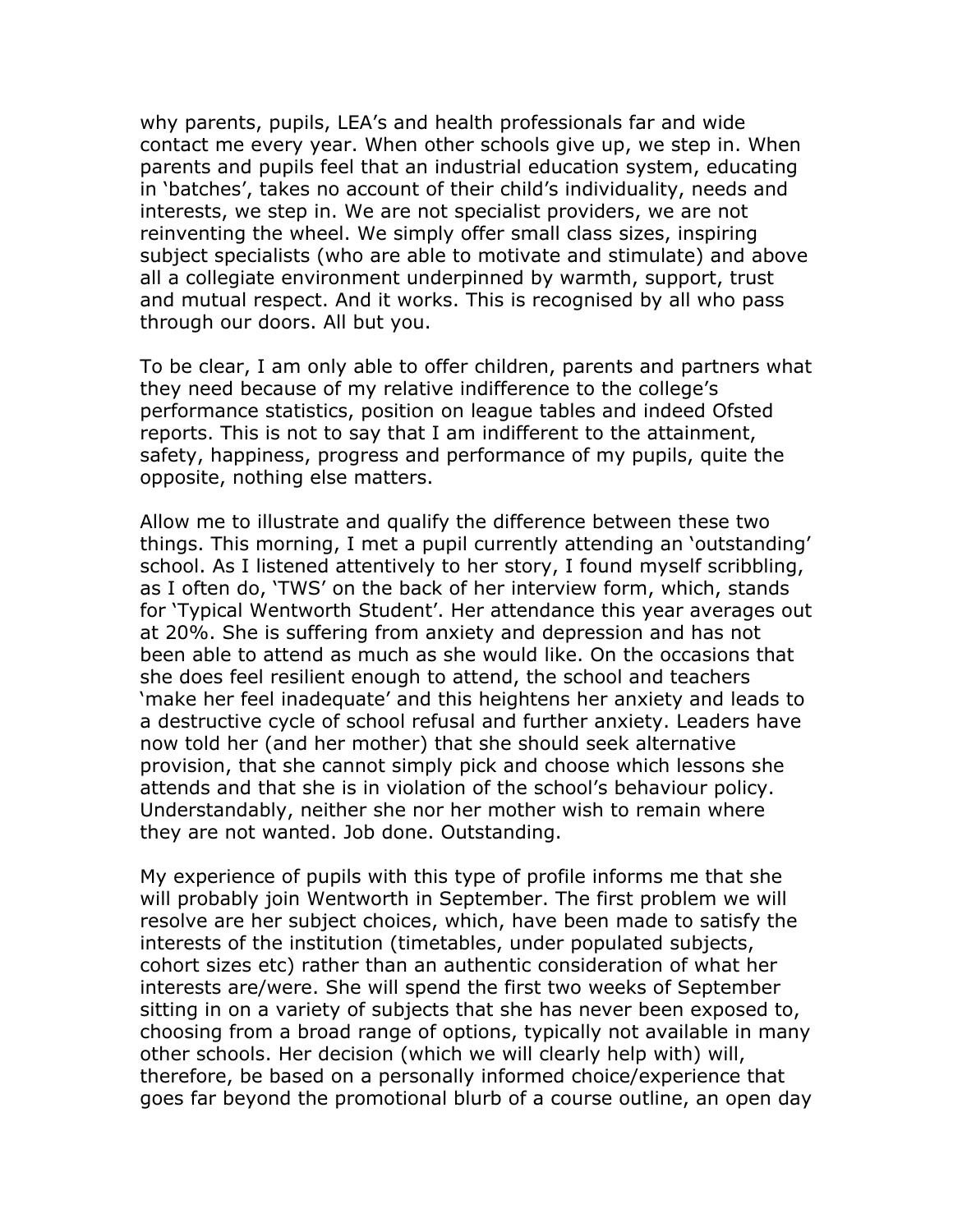event or what others may think is right for her. She will sign up for a one year intensive course of 3 A levels, her self esteem will flourish and she will feel safe, happy and (crucially) she will feel (for the first time in a long time) that she is making progress. She will achieve or exceed her potential in her A level exams and feel resilient enough to go on to university. She will visit us regularly with updates of how she is doing and her parents will be eternally grateful. During her time with us her attendance will probably average out at 80%, which, by any other measure, would be viewed as miraculous. Yet, as this falls significantly below the national average, your crude measurements might consider this as 'inadequate' or 'requiring improvement'.

Why did her previous school 'push her out'? Why are we in a position to meet her needs? Why will their attendance appear spectacular while ours will be found wanting? You see, I cannot question the reliability of your judgments. That is to say, reliability being about replicability and consistency, if you were to visit us again, with the same framework and a different inspector, the outcome/judgment would be the same. The same is probably true of the 'outstanding' school x referenced above. No, the reliability of your judgments are not in question, it is the *validity* of them that is so problematic. Your inspectors have not measured what they set out to measure, this report in no way reflects the educational reality of our school. It can't. Perhaps it never will. Perhaps it never can.

So, why do I care? I mentioned a *relative* indifference to your judgments. Pupil first. This does not mean that what you publish about us does not matter. It matters to the morale of my staff and students who have to live with the stigma of working in an 'inadequate' school. It matters to our partners in local authorities who may now struggle to release funds, affecting our ability to make a real difference to vulnerable young people's lives. It matters to prospective parents who will never read this letter. My fear is that there will be real world consequences of this judgment that constitute nothing less than a human tragedy. I allowed myself to believe that things were moving in the right direction following our previous inspection and the introduction of the new framework but it is now clear that your veneration of reliability at the expense of validity is incapable of seeing us for what we are.

Rest assured, I accept my obligations to ensure that all independent school standards are met and plans are already afoot to ensure that they are, indeed, some of the regulatory 'failures' that your inspectors identified were resolved before they had time to leave the building. I will endeavour to make sure that some of the more time and resource